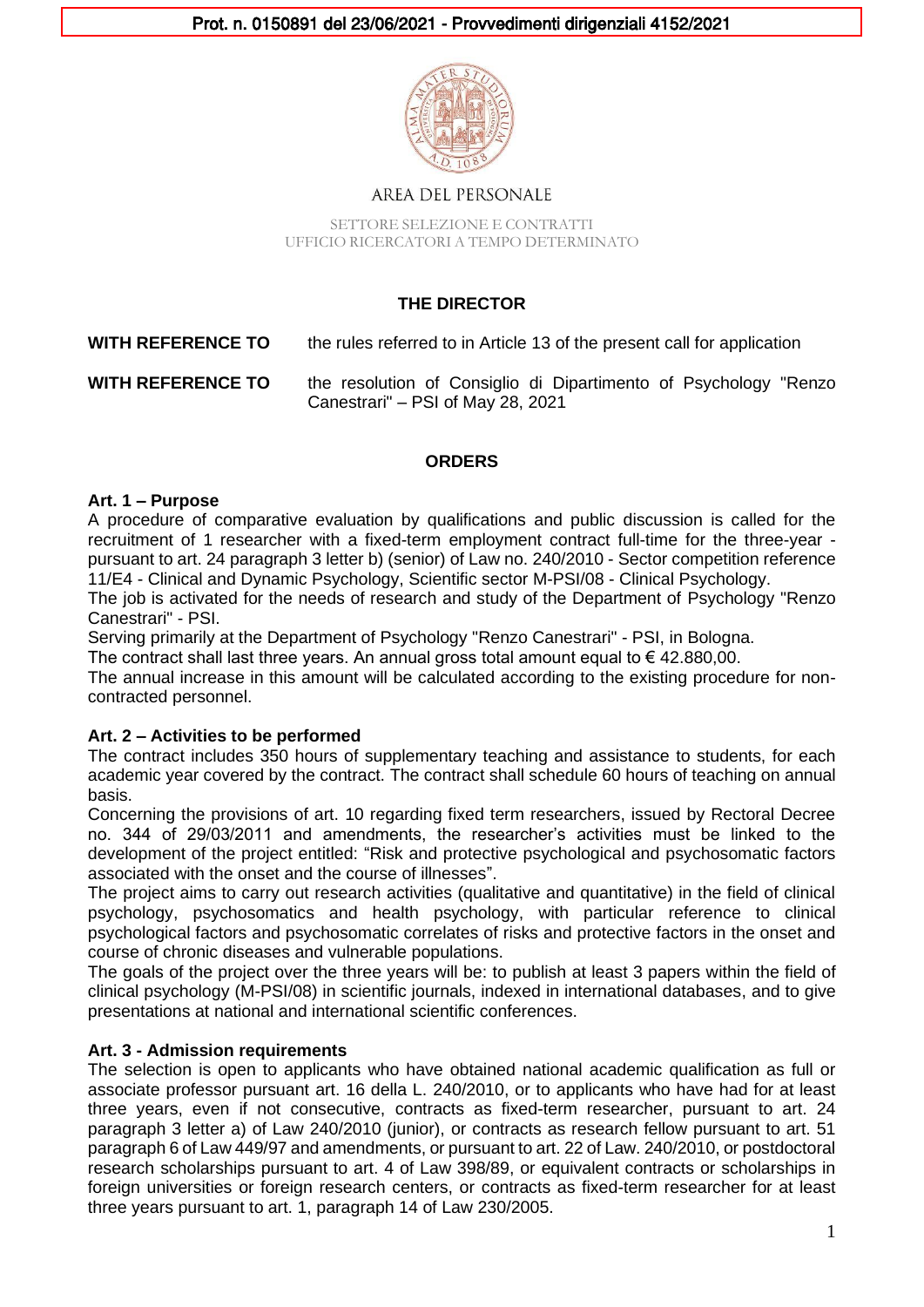

Applicants, including those who come from non-EU countries, must be in possession of:

• PhD or equivalent qualification obtained in Italy or abroad.

Applicants must be in possession of said qualification at the date of the deadline for the submission of applications to the present selection.

In case of PhD obtained abroad, please include a statement of equipollence with the Italian PhD title pursuant to art. 74 of D.P.R. 382/1980 or the statement of equivalence with the Italian PhD title pursuant to art. 38 of Legislative Decree. N. 165/2001. Pending the release of the only result of equivalence by the designated offices, it is possible to produce the delivery receipt of the request instance of the same (for the release procedure, see page: [http://www.cimea.it/it/servizi/procedure](http://www.cimea.it/it/servizi/procedure-di-riconoscimento-dei-titoli/riconoscimento-non-accademico.aspx)[di-riconoscimento-dei-titoli/riconoscimento-non-accademico.aspx\)](http://www.cimea.it/it/servizi/procedure-di-riconoscimento-dei-titoli/riconoscimento-non-accademico.aspx).

In any case the proof of the equivalence of the foreign qualification must be produced to the administration prior to beginning service and, anyhow, considering the emergency situation, within 180 days from the publication of the approval decree of the procedure on the official university bulletin, otherwise the exclusion from the ranking occurs.

Applications from professors, associate professors, or researchers with tenure will not be accepted, even if the applicant is not in service.

The selection is not open to any persons who are related by blood up to the fourth degree, to a professor working in the Department or in the Structure that proposed the activation of the contract, or to the Rector, Director General or a member of the Board of Governors of the University.

Furthermore, the selection is not open to anyone who has had research fellowship or fixed-term researcher contracts at the University of Bologna or any other state-funded, private-funded or distance-learning Italian university pursuant to articles 22 and 24 of Italian Law 240/2010, or with any other body listed in paragraph 1 of Art. 22 of Italian Law 240/2010 for a period which, summed to the foreseen duration of this contract, exceeds a total of 12 years, even if not consecutive. For the purposes of the duration of the above-described periods, in compliance with the laws in force any periods of maternity or sick leave shall not be calculated.

State employees may on unpaid leave for the entire duration of the contract, thus occupying a nontenure position without pay or social security contributions, in cases where such a position is allowed by the structure of origin, likewise without pay or social security contributions.

#### **Art. 4 – Application procedure**

The submission of the application for participation in the selection must be made exclusively via electronic procedure by accessing the following link:

#### https://personale.unibo.it

**Call deadline**: August 3, 2021 at 12:00 (noon, Italian Time)

The application must be submitted at the same time with the insertion of all the attached documentation required.

The following documents shall be enclosed to the electronic application form (preferably files: PDF, other supported files: JPG, BMP, PNG):

1. identification document scanned (10MB max);

2. curriculum vitae with indication of the scientific-professional activity (10MB max);

3. reference letters, if any. Letters can be submitted directly by the candidate uploading it during the application, in case of possession (10MB max), or can be submitted by the referee. In this case candidates should provide the referee email address. When the application is closed, the system will send an automatic request to the referee, referring to the candidate and the procedure. The referee must submit his letter through the link into the email. At this address he/she will upload his/her letter by the application deadline in order to be considered as part of the candidate's application.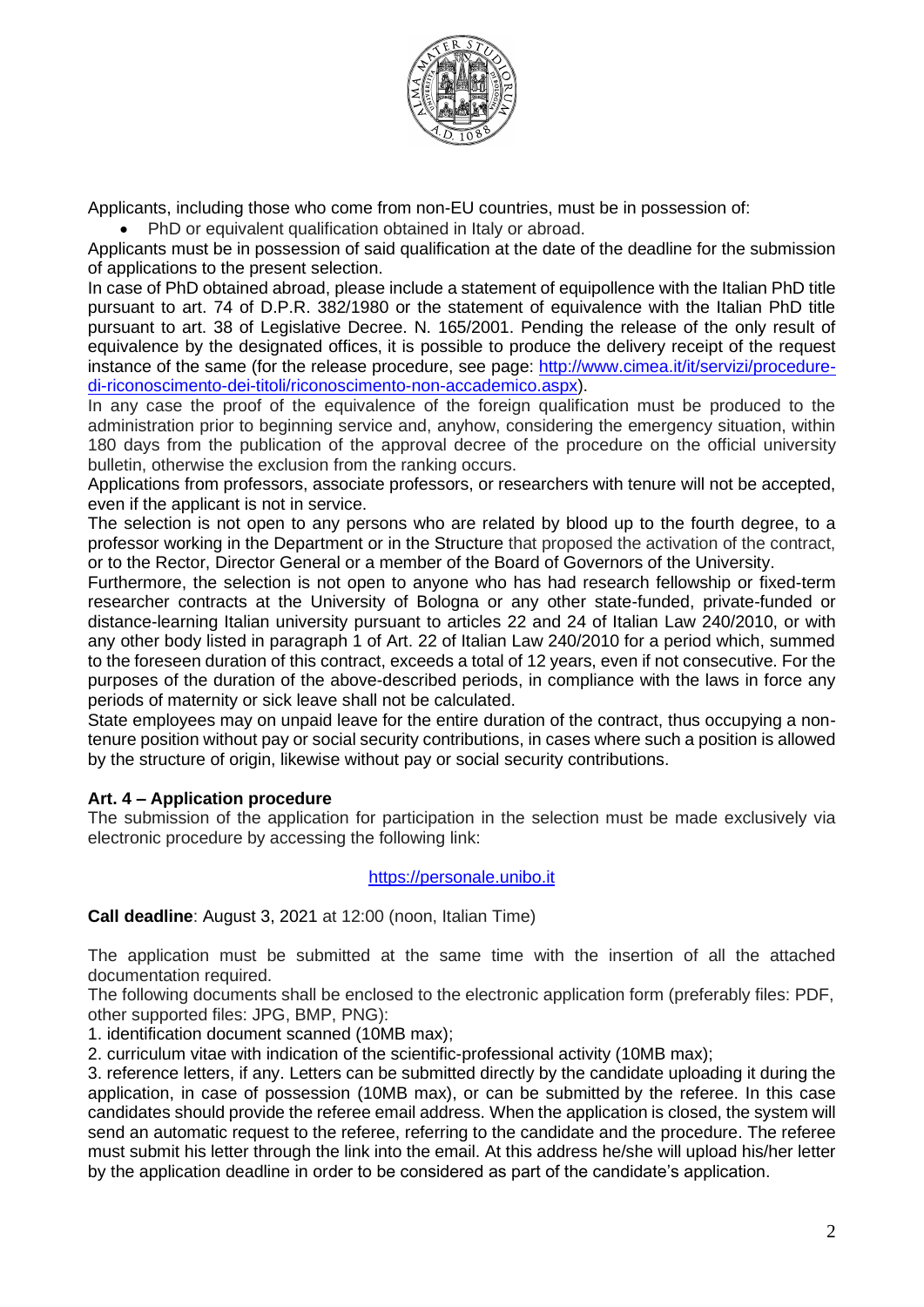

4. scientific publications (max 12: other supported files are TIFF and PS, 20MB max each document) which are already printed at the date of the call of application deadline, or scientific publications accepted for printed, together with the editor acceptance letter. While uploading each document will be asked to indicate the title, the authors' names, the editor, the year of publication. Optional information are the month, the ISBN code, the DOI code, the booklet number.

Pursuant to Ministerial Decree 243/11, the PhD thesis is considered a publication, and thus if presented by the candidate it shall be included in the maximum number indicated (12).

While applying, applicants shall declare under their own responsibility:

- 1. surname and name;
- 2. place and date of birth;
- 3. citizenship;
- 4. residence address;
- 5. (if Italian citizens) registration to electoral rolls. If any, the reasons why he/she is not registered or cancelled from them;
- 6. that there have not been any criminal proceeding against them or current criminal proceedings; otherwise, applicants shall specify the proceedings against them (in addition, specify if, remission, pardon or expungement etc. were granted) and pending penal proceedings;
- 7. to have or not to have benefited of non-voluntary leave periods due to maternity/paternity compulsory abstention or for serious health reasons, indicating the periods in case
- 8. possession of the qualification required pursuant to Art. 3 of this call for application and the mark obtained, if any;
- 9. to be fit to the employment the selection refers to;
- 10. that they are not, nor have been, professors, associate professors or researchers with tenure, even if not in service;
- 11. that they are not related by blood up to the fourth degree, to any professor working in the Department or in the Structure that proposed the activation of the contract, or to the Rector, Director General or a member of the Board of Governors of the University of Bologna;
- 12. elected e-mail address for the purpose of the participation in this contest;
- 13. Foreign citizens shall also declare to have a proper knowledge of Italian and to enjoy civil and political rights also in their origin countries or the reasons for loss of enjoyment.

Any modification shall be timely communicated to the Ufficio Ricercatori a tempo determinato. In case of technical problems, contact the support: [assistenza.cesia@unibo.it.](mailto:assistenza.cesia@unibo.it)

## **Art. 5 – Applicants' obligations**

The penalty of exclusion from the selection shall apply in the following cases:

- Non compliance with the terms established for posting the application form;
- Lack of the requirement pursuant to art. 3 of the present call for application (qualification).

All applicants shall be admitted to the contest and the Administration reserves the right to check that they actually are in possession of the requirements necessary to apply for the selection; the Administration may, at any time and even after the exams, order the exclusion from the selection hereto.

#### **Art. 6 – Selection Board**

The Selection Board will be appointed upon administration resolution and is composed of three full or associate professors belonging to the competition Scientific sector or, alternatively, to the same competition macro-sector for which the procedure is announced or of equivalent role in the case of components not coming from national universities, identified by the Department that proposed the activation of the contract.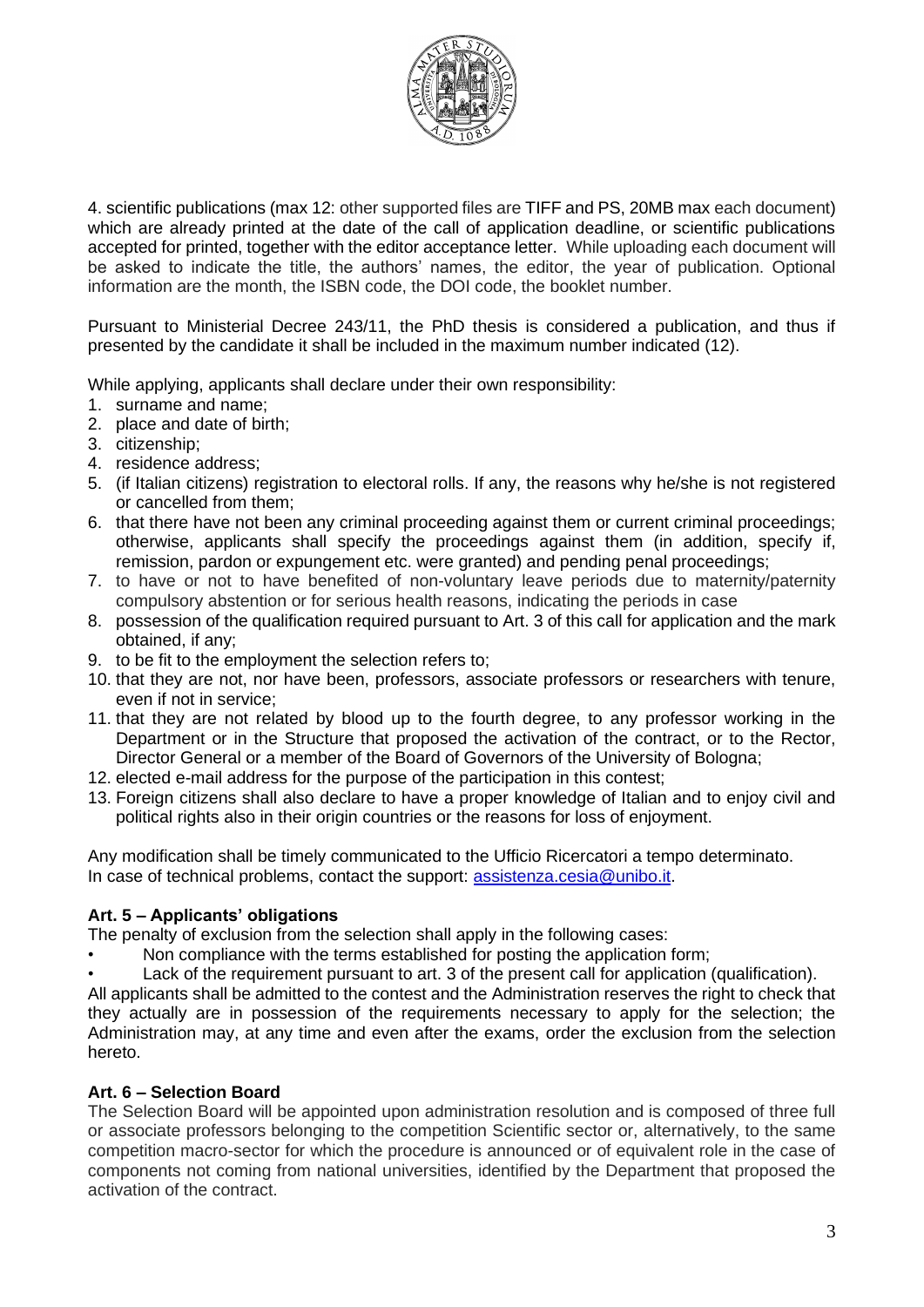

Two of the members, external to the University, are drawn with the methods provided by the art. 8 bis of the Regolamento per la disciplina delle chiamate dei Professori di Prima e Seconda fascia in application of articles 18 and 24 of the Law 240/2010 issued with DR 977/2013 and s.m. A third component is identified by the Department Council among the professors inside or outside the University. As envisaged by art. 57 of Legislative Decree 165/2001, in order to guarantee equal opportunities between men and women for the access to work and work treatment, generally, at least one member is female.

The Commission appoints a president and a recording secretary between their members.

Notice of the appointment of the will be published on Alma Mater Studiorum - University of Bologna website.

#### **Art. 7 – Selection procedure**

The selection procedure is carried out by the Board after a preliminary evaluation of each candidate's qualifications, curriculum and scientific production, including the doctoral thesis, according to the criterion identified by the MUIR in D.M. 243/2011.

The candidates chosen in the preliminary evaluation based on their comparative merits - between 10 and 20% of the number of applicants and not less than 6 - will then be called for interview. The interview will consist of a discussion of the candidate's qualifications and scientific production and may take the form of a seminar open to the public. If the total number of candidates is 6 or less all candidates will be interviewed.

Any reference letters produced by the candidates will also be considered.

The discussion will take place in Italian. During the discussion, candidates must demonstrate adequate knowledge of the English language.

The discussion with the Commission will be carried out in public form, electronically, using the audio and video teleconferencing tool via the Teams platform (the workstation from which candidates will take do the interview must be equipped with a webcam - essential for the recognition of the candidate - microphone and headphones and / or audio speakers), according with the legislative and regulatory provisions regarding the containment and management of the epidemiological emergency from COVID-19 and also considering the evolution of the health emergency.

Notice of day and date of public discussion and list of admitted candidates will be published at least 20 days before the discussion on the University website at: <https://bandi.unibo.it/docenti/rtd>.

The publication on the University website will constitute official notification to all applicants, without any obligation for any further communication.

The publication will be communicated by email to the address indicated by the candidates in the application.

The Alma Mater Studiorum - University of Bologna does not assume any responsibility for the nonreceipt or the not-read of the e-mail.

It is up to candidates to keep themselves informed by consulting the University website page to find necessary information about selection.

Candidates attending the interview must bring a valid identification document with them.

EU citizens shall bring their passport or an identity document issued by their country of origin. Non-EU citizens shall bring their passport.

#### **Art. 8 – Ranking List and recruitment**

After the exams, the Board shall prepare the general final list based on the merits.

On equal merits, priority will be allocated according to date of birth and the youngest one shall prevail. The list based on merits is approved pursuant to the administration resolution and will be published in Alma Mater Studiorum – University of Bologna Official Bulletin.

The terms to raise any appeal shall start from the date of publication of said notice, in case the resolution has not been otherwise disclosed.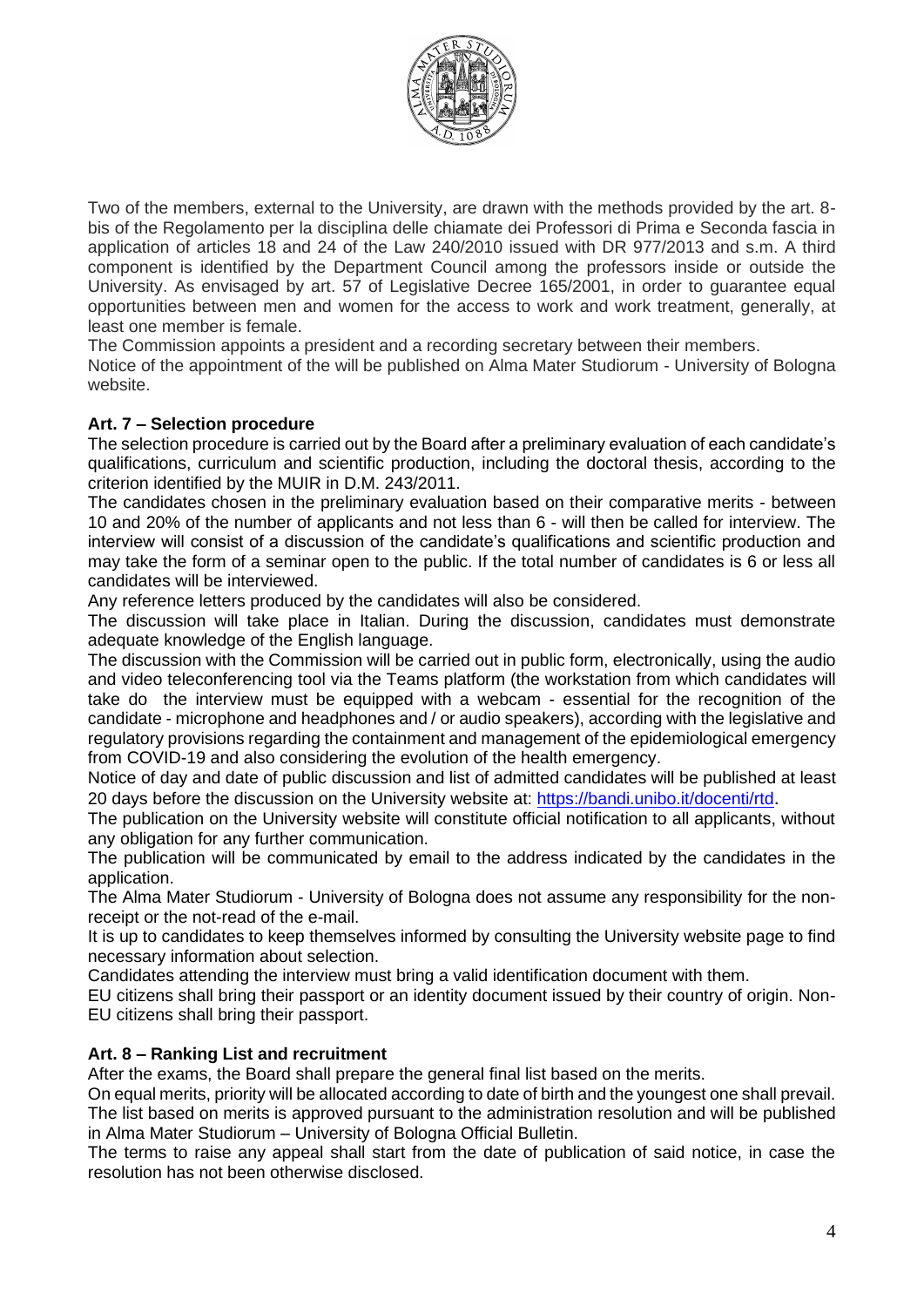

The use of the final candidate list is strictly bound to study and research related to the scientific sector SSD M-PSI/08 - Clinical Psychology.

The Department of Psychology "Renzo Canestrari" - PSI, will propose recruitment by a majority vote of the professors and associate professors of the Department and approved by the Board of Governors. The Department will also propose the date of commencement of employment contract.

#### **Art. 9 – Employment procedures**

Following the conclusion of the recruitment procedure referred to in art. 8, the candidates will be asked to sign a fixed-term contract of full-time employment.

The employment relationship is governed by a personal contract, statutory laws and EC regulations. The personal contract shall specify any reasons for which it might be terminated, as well as the relevant periods of notice. In any case the contract will be terminated immediately and without notice in the event of the cancellation of the recruitment procedure to which it is inalienably linked.

The trial period shall last three months. At the end of the period, unless the employment relationship has been terminated by either of the parties, the employee is confirmed for service and the whole period worked from the beginning of the contract shall be calculated for seniority purposes.

#### **Art. 10 – Documentation required for the participation in the public selection and for hiring purposes**

For the purposes of participation in the public selection, documents and qualifications in English, French, German and Spanish can be produced in the language of origin. Documents and qualifications written in other languages must be presented in the original language with an Italian or English translation attached. The translation must be true and correct, written by an Italian consular, a qualified diplomatic representative, or an official translator.

Regarding the documentation necessary for hiring purposes, all the documents written in any foreign language shall be accompanied by a true and correct translation into Italian, written by an Italian consular, a qualified diplomatic representative, or an official translator.

#### **Art. 11 - Rights and duties of a researcher with a fixed-term contract of employment**

In accordance with the rights and duties of public employees prescribed by the Italian civil code, on signing the contract the researcher will be expected to perform all those activities mentioned in Art. 2. These activities will be carried out in respect of the existing hierarchy and in coordination with existing programmes and research projects.

The researcher will perform the requested activities in person, substitution is not permitted.

Existing Italian laws concerning maternity, injury and illness will be applied.

The researcher undertakes to fulfil the obligations of conduct prescribed by the code of conduct, issued by DPR 62/2013.

#### **Art. 12 - Processing of personal data and person in charge for the contest**

Information about the processing of personal data (provided during the application process) are available at the link: [www.unibo.it/privacy](http://www.unibo.it/privacy) (Notice for participants in contests and selections published by the University).

The person in charge of the contest is Mr. Gianfranco Raffaeli, Responsabile dell'Ufficio Ricercatori a tempo determinato - Piazza Verdi n. 3 - 40126 Bologna.

For further information, please contact: Ufficio Ricercatori a tempo determinato dell'Alma Mater Studiorum - Università di Bologna – Piazza Verdi n. 3 - Tel. +39 051 2099617 – 2098958 - 2098972, Fax 051 2086163; e-mail: [apos.ricercatoritempodeterminato@unibo.it](mailto:apos.ricercatoritempodeterminato@unibo.it) .

#### **Art. 13 – Reference Regulations**

The present notice is issued based on the following regulations:

• Art. 24 of Law no. 240 dated December 30th, 2010;